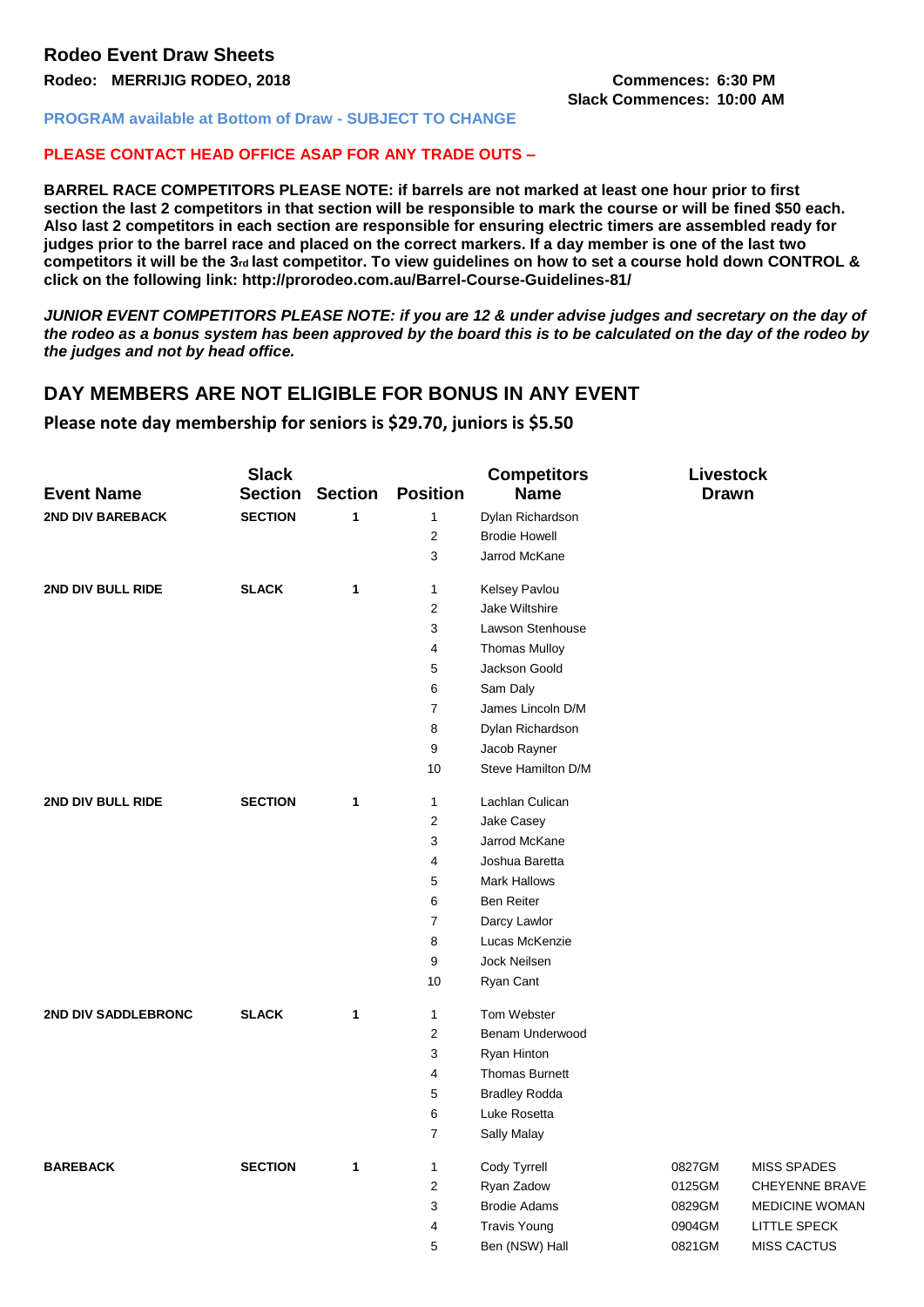|                         |                |              | 6                       | Tom Willoughby          | 0427GM | QUEEN OF SPADES                          |
|-------------------------|----------------|--------------|-------------------------|-------------------------|--------|------------------------------------------|
|                         |                |              | 7                       | Jack Kidd               | 0103GM | <b>SCOTTY K</b>                          |
|                         |                |              | 8                       | <b>Brock Mulhall</b>    | 0621GM | <b>BLACK &amp; WHITE</b><br><b>MAGIC</b> |
|                         |                |              | 9                       | Tom Phibbs              | 0722GM | LADY IN BLACK                            |
| <b>BARREL RACE</b>      | <b>SLACK</b>   | 1            | 1                       | Jo Coyle D/M            |        |                                          |
|                         |                |              | 2                       | Shellie Miller          |        |                                          |
|                         |                |              | 3                       | Adele Edwards           |        |                                          |
|                         |                |              | 4                       | Lyn Collins             |        |                                          |
|                         |                |              | 5                       | Tamara Walker           |        |                                          |
|                         |                |              | 6                       | Julie Breed             |        |                                          |
|                         |                |              | 7                       | Trish Johnston          |        |                                          |
|                         |                |              | 8                       | Mitch Ralph-Browne      |        |                                          |
|                         |                |              | 9                       | Veronica Luxford        |        |                                          |
|                         |                |              | 10                      | <b>Brittany Adams</b>   |        |                                          |
|                         |                |              | 11                      | Leslie Moore            |        |                                          |
|                         |                |              | 12                      | Shania Willemson        |        |                                          |
|                         |                |              | 13                      | Caitlyn McPhee          |        |                                          |
|                         |                |              | 14                      | Tayla-Maree Pierce      |        |                                          |
|                         |                |              | 15                      | Casey-anne Freund       |        |                                          |
|                         |                |              | 16                      | Nicole McDonald         |        |                                          |
| <b>BARREL RACE</b>      | <b>SECTION</b> | 1            | 1                       | Jo Caldwell             |        |                                          |
|                         |                |              | $\mathbf 2$             | Latoya Wards            |        |                                          |
|                         |                |              | 3                       | Teana Wards             |        |                                          |
|                         |                |              | 4                       | Dusty McPhee            |        |                                          |
|                         |                |              | 5                       | <b>Dallas Pearce</b>    |        |                                          |
|                         |                |              | 6                       | Tylen Gibb              |        |                                          |
|                         |                |              | $\boldsymbol{7}$        | <b>Elley Hulls</b>      |        |                                          |
|                         |                |              | 8                       | Tamlin Osborne          |        |                                          |
|                         |                |              | 9                       | Dakota Michaelis        |        |                                          |
|                         |                |              | 10                      | Montana O'Donoghue-Kent |        |                                          |
|                         |                |              | 11                      | Candy Michaelis         |        |                                          |
|                         |                |              | 12                      | Dana Johnson            |        |                                          |
|                         |                |              | 13                      | Amanda Tielen           |        |                                          |
|                         |                |              | 14                      | Cherie O'Donoghue       |        |                                          |
|                         |                |              | 15                      | Tammy Woodall           |        |                                          |
|                         |                |              | 16                      | Sam Pratt               |        |                                          |
|                         |                |              | 17                      | Katy Scott              |        |                                          |
| <b>BREAKAWAY ROPING</b> | <b>SLACK</b>   | 1            | 1                       | Ally Tarpey             |        |                                          |
|                         |                |              | $\overline{\mathbf{c}}$ | Katy Fitzpatrick        |        |                                          |
|                         |                |              | 3                       | Melanie Drysdale        |        |                                          |
|                         |                |              | 4                       | Julie Breed             |        |                                          |
|                         |                |              | 5                       | Candice Douglass        |        |                                          |
|                         |                |              | 6                       | Sam Pratt               |        |                                          |
|                         |                |              | $\overline{7}$          | Anna McPhee             |        |                                          |
|                         |                |              | 8                       | Jane Willoughby         |        |                                          |
|                         |                |              | 9                       | Nicole McDonald         |        |                                          |
|                         |                |              | 10                      | Sara Hales              |        |                                          |
|                         |                |              | 11                      | Jessica Marsh           |        |                                          |
| <b>BREAKAWAY ROPING</b> | <b>SLACK</b>   | $\mathbf{2}$ | 1                       | Leanne Deguara          |        |                                          |
|                         |                |              | 2                       | Veronica Luxford        |        |                                          |
|                         |                |              | 3                       | Jo Caldwell             |        |                                          |
|                         |                |              | 4                       | Tayla-Maree Pierce      |        |                                          |
|                         |                |              | 5                       | Erin Beattie            |        |                                          |
|                         |                |              | 6                       | Kathryn Hale            |        |                                          |
|                         |                |              | 7                       | Kylie Hancock           |        |                                          |
|                         |                |              | 8                       | Sharon McGuire          |        |                                          |
|                         |                |              | 9                       | Tamara Gorsuch          |        |                                          |
|                         |                |              | 10                      | Casey-Lee Collins       |        |                                          |
|                         |                |              | 11                      | Georgie Kapeller        |        |                                          |
|                         |                |              |                         |                         |        |                                          |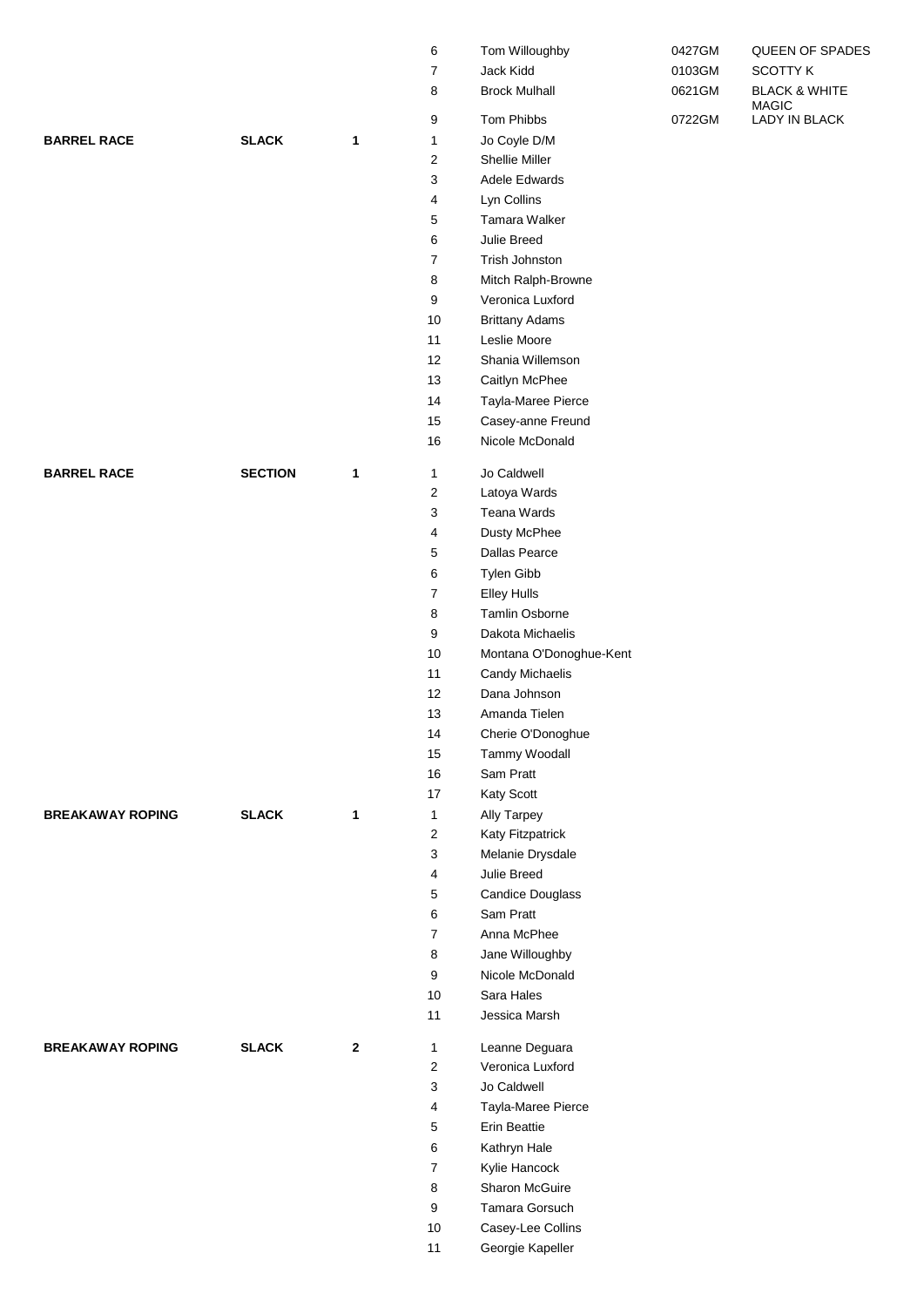| <b>BREAKAWAY ROPING</b>   | <b>SECTION</b> | 1           | 1<br>$\overline{\mathbf{c}}$<br>3<br>4<br>5<br>6<br>$\overline{7}$<br>8<br>9<br>10                                                                                                                              | Stephanie Gard<br>Cherie O'Donoghue<br>Ashleigh Hodson<br>Dusty McPhee<br>Rebecca Van Houten<br>Jorja Iker<br>Jocelyn Faulkner<br>Ellysa Kenny<br><b>Elley Hulls</b><br>Caitlyn McPhee                                                                                                                                                                                                                                                                                                                                                                                                                                                                                                        |                                                                  |                                                                                                                         |
|---------------------------|----------------|-------------|-----------------------------------------------------------------------------------------------------------------------------------------------------------------------------------------------------------------|-----------------------------------------------------------------------------------------------------------------------------------------------------------------------------------------------------------------------------------------------------------------------------------------------------------------------------------------------------------------------------------------------------------------------------------------------------------------------------------------------------------------------------------------------------------------------------------------------------------------------------------------------------------------------------------------------|------------------------------------------------------------------|-------------------------------------------------------------------------------------------------------------------------|
| <b>BULL RIDE</b>          | <b>SECTION</b> | 1           | 1<br>$\overline{\mathbf{c}}$<br>3<br>4<br>5<br>6<br>$\overline{7}$                                                                                                                                              | <b>Harry Bridges</b><br><b>Beau Willis</b><br>Rohan Markham<br>Sam Daly<br>Tom Willoughby<br>Sam Champ<br>Tom Phibbs                                                                                                                                                                                                                                                                                                                                                                                                                                                                                                                                                                          | 24 GM<br>0135 GM<br>27 GM<br>20 GM<br>102 GM<br>M4 GM<br>M7 GM   | MR TOO GOOD<br>LITTLE CHALKY<br>LITTLE JOE<br>NO EXCUSE<br><b>DOIN IT</b><br><b>BROKEN PROMISE</b><br><b>RUFF HEAD</b>  |
| <b>BULL RIDE</b>          | <b>SECTION</b> | $\mathbf 2$ | 1<br>2<br>3<br>4<br>5<br>6<br>7                                                                                                                                                                                 | Benjamin Gard<br>Lachlan Culican<br>Ben Thorp<br>Sally Malay<br><b>Ben Reiter</b><br>Jack McArthur<br>Sean Lynch                                                                                                                                                                                                                                                                                                                                                                                                                                                                                                                                                                              | 0135 GM<br>M4 GM<br>M7 GM<br>010 GM<br>102 GM<br>011 GM<br>27 GM | LITTLE CHALKY<br><b>BROKEN PROMISE</b><br><b>RUFF HEAD</b><br>UNSPEAKABLE ACT<br><b>DOIN IT</b><br>COOKED<br>LITTLE JOE |
| <b>JUNIOR BARREL RACE</b> | <b>SLACK</b>   | 1           | 1<br>2<br>3<br>4<br>5<br>6<br>7<br>8<br>9<br>10<br>11<br>12<br>13<br>14<br>$15\,$<br>16<br>17<br>$18$<br>19<br>$20\,$<br>21<br>22<br>23<br>24<br>25<br>26<br>27<br>28<br>29<br>30<br>31<br>32<br>33<br>34<br>35 | Jake Deguara<br>Jessica Hahn<br>Layney Deguara<br>Taylah Gibson D/M<br>Lucy Reed D/M<br><b>Brooke Austin</b><br><b>Ellie Gard</b><br>Jack McQualter-Whyte<br><b>Molly Grimley</b><br>Rachelle Austin<br>Adelaide Donald<br>Ethan Tanner D/M<br>Lawson McDonald<br>Shianne Mallia D/M<br>Mckenzie Tanner D/M<br>Charlie Johnson<br>Tanisha Hill<br>Clay Donald<br>Molly Harper<br>Emily Crowe D/M<br>Hannah Phillips<br>Meg Reed D/M<br>Daisy McDougall D/M<br><b>Tess Lloyd</b><br>Jessie Reed D/M<br><b>Denton Perkins</b><br>Stephenee Hines<br>Casey Green<br>Beau Kimber<br>Summer Mallia D/M<br>Milly Scanlon<br><b>Billie Donald</b><br>Taila Dale<br>Joebie McPhee<br>Tahnee Grigg D/M |                                                                  |                                                                                                                         |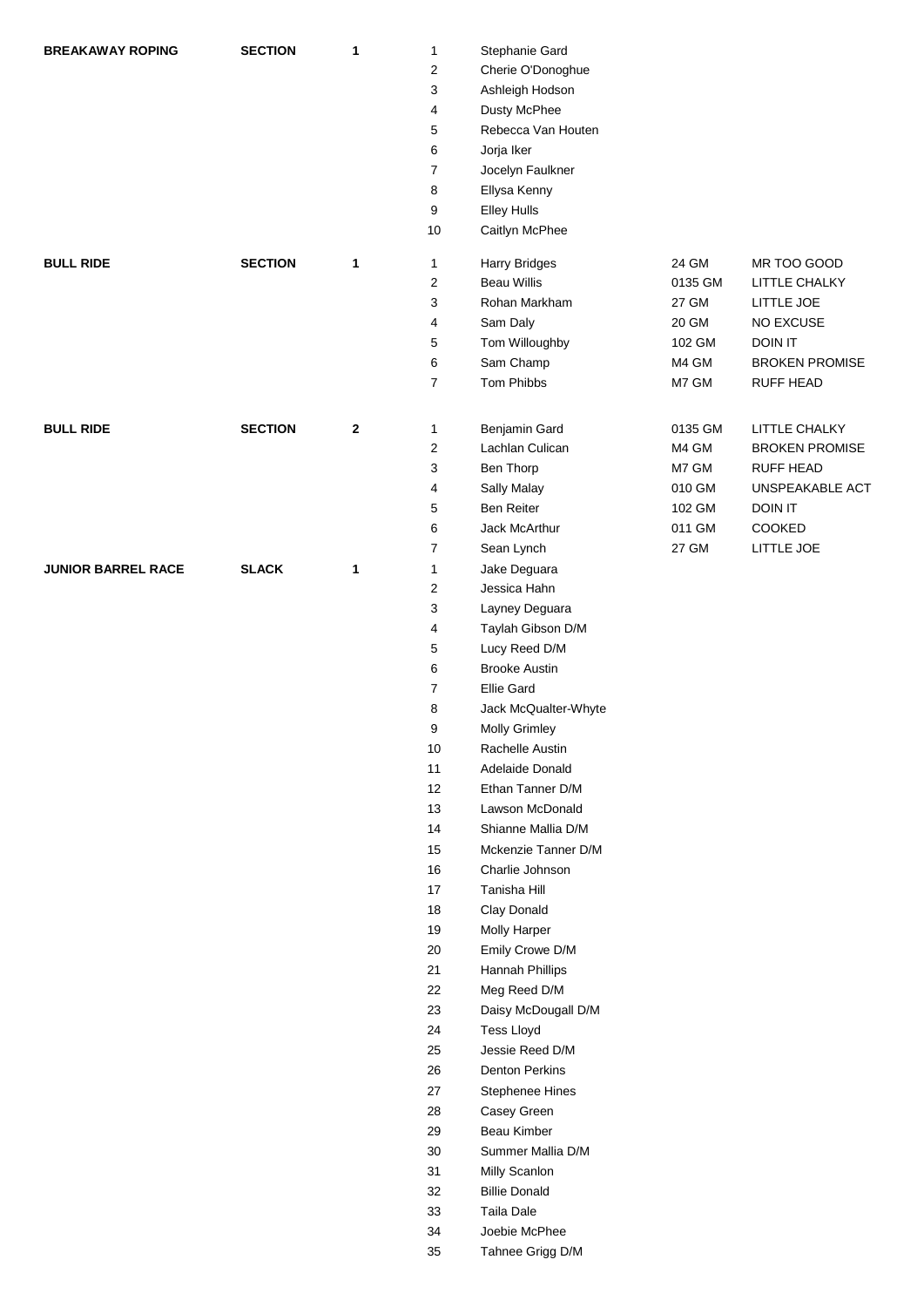|                           |              |              | 36             | Clover Marsh D/M                      |
|---------------------------|--------------|--------------|----------------|---------------------------------------|
|                           |              |              | 37             | Spencer Donald                        |
|                           |              |              | 38             | Molly Phibbs                          |
|                           |              |              | 39             | Madalynn Cromack                      |
|                           |              |              | 40             | Ruby Rose Cannell                     |
|                           |              |              | 41             | Jacoba Tanner D/M                     |
|                           |              |              | 42             | Macey Tanner D/M                      |
|                           |              |              | 43             | Rachael Brent                         |
|                           |              |              | 44             | Jazmine McMahon                       |
| <b>JUNIOR BARREL RACE</b> | <b>SLACK</b> | 1            | 45             | Edward McQualter-Whyte                |
|                           |              |              | 46             | Millie McDougall D/M                  |
|                           |              |              | 47             | <b>Bridie Lloyd</b>                   |
|                           |              |              |                |                                       |
| <b>JUNIOR STEER RIDE</b>  | <b>SLACK</b> | 1            | $\mathbf{1}$   | Kelsey Pavlou                         |
|                           |              |              | $\overline{2}$ | Jarrod McKane                         |
|                           |              |              | 3              | Spencer Tanner D/M                    |
|                           |              |              | 4              | Morgan Spencer                        |
|                           |              |              | 5              | <b>Lleyton Marks</b>                  |
|                           |              |              | 6              | Tom Ings                              |
|                           |              |              | 7              | Dylan Richardson                      |
|                           |              |              | 8              | Cody Brunt D/M                        |
|                           |              |              | 9              | Mckenzie Tanner D/M                   |
|                           |              |              | 10             | Tom Readon D/M                        |
|                           |              |              | 11             | Zac Smith D/M                         |
|                           |              |              | 12             | Tobias Kilkenny D/M                   |
|                           |              |              | 13             | Jock Neilsen                          |
|                           |              |              | 14             |                                       |
|                           |              |              | 15             | Corbin Mundy D/M<br>Oscar Pollock D/M |
|                           |              |              |                |                                       |
|                           |              |              | 16             | Tom Morcom D/M                        |
|                           |              |              | 17             | Jack Winsper                          |
|                           |              |              | 18             | <b>Toby Hale</b>                      |
|                           |              |              | 19             | Ethan Tanner D/M                      |
| <b>JUNR BREAKAWAY</b>     | <b>SLACK</b> | 1            | 1              | Jessica Hahn                          |
|                           |              |              | 2              | Jaydee Craft                          |
|                           |              |              | 3              | Lochlan Flanagan                      |
|                           |              |              | 4              | Casey Green                           |
|                           |              |              | 5              | Molly Phibbs                          |
|                           |              |              | 6              | <b>Bridie Lloyd</b>                   |
|                           |              |              | $\overline{7}$ | Tai Gorsuch                           |
|                           |              |              |                |                                       |
| <b>JUNR BREAKAWAY</b>     | <b>SLACK</b> | $\mathbf{2}$ | 1              | Kobe Miller                           |
|                           |              |              | 2              | Thomas Flanagan                       |
|                           |              |              | 3              | Joebie McPhee                         |
|                           |              |              | 4              | Ruby Rose Cannell                     |
|                           |              |              | 5              | Jatza Gorsuch                         |
|                           |              |              | 6              | <b>Tess Lloyd</b>                     |
|                           |              |              | 7              | Sasha Selleck                         |
|                           |              |              |                |                                       |
| <b>JUNR BREAKAWAY</b>     | <b>SLACK</b> | 3            | 1              | Ellysa Kenny                          |
|                           |              |              | $\overline{2}$ | <b>Ellie Gard</b>                     |
|                           |              |              | 3              | Jack Winsper                          |
|                           |              |              | 4              | <b>Toby Hale</b>                      |
|                           |              |              | 5              | Stephenee Hines                       |
|                           |              |              | 6              | Jake Deguara                          |
| <b>JUNR TEAM ROPING</b>   | <b>SLACK</b> | 1            | $\mathbf{1}$   | <b>Tess Lloyd</b>                     |
|                           |              |              | 2              | Kobe Miller                           |
|                           |              |              | 3              | Jaydee Craft                          |
|                           |              |              | 4              | Jack Winsper                          |
|                           |              |              | 5              | Jake Deguara                          |
|                           |              |              | 6              | Jackson Guilford                      |
|                           |              |              |                |                                       |
| <b>JUNR TEAM ROPING</b>   | <b>SLACK</b> | $\mathbf{2}$ | 1              | Kelsey Pavlou                         |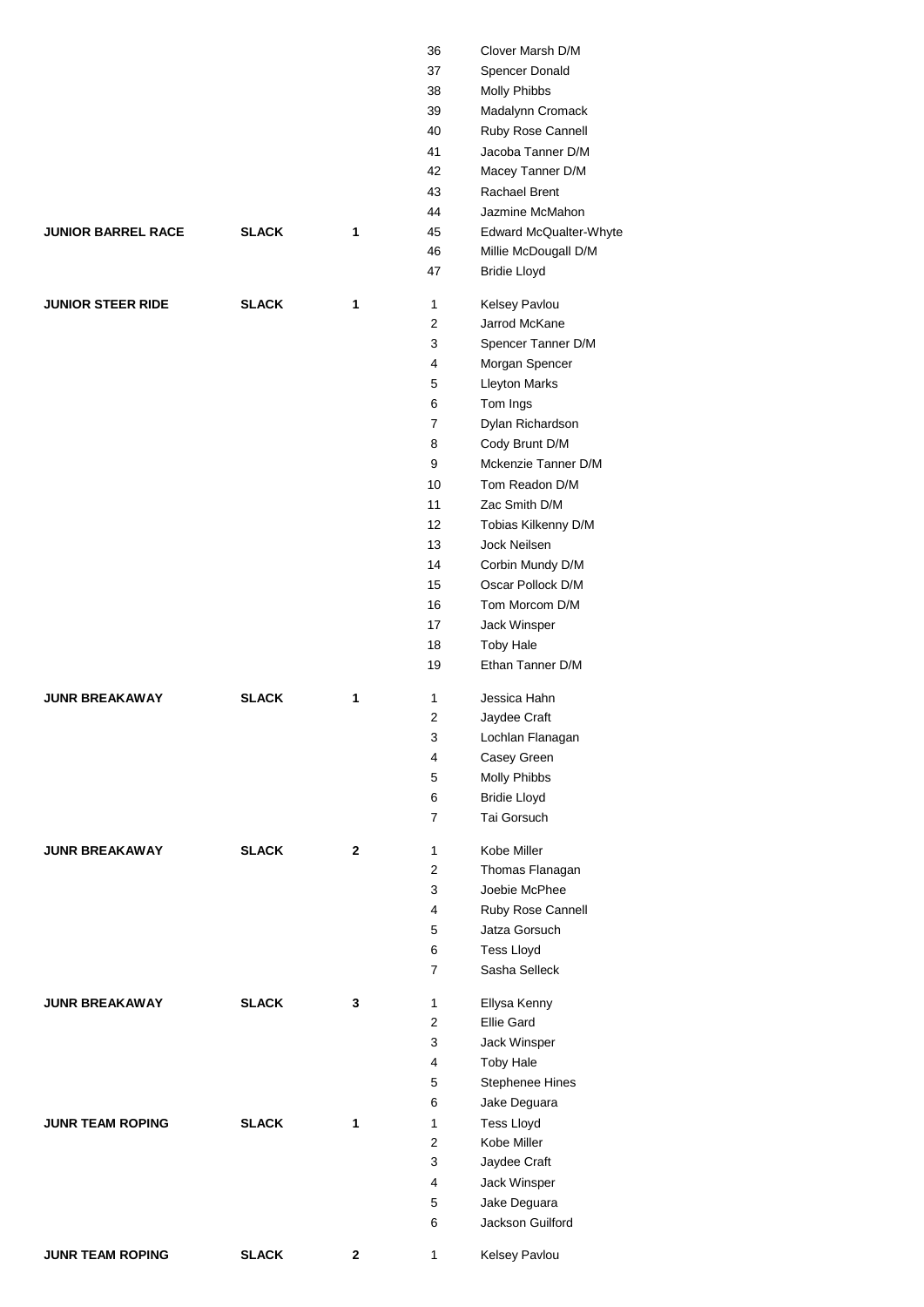|                         |                |                | 2           | <b>Ellie Gard</b>                         |        |                    |
|-------------------------|----------------|----------------|-------------|-------------------------------------------|--------|--------------------|
|                         |                |                | 3           | Thomas Flanagan                           |        |                    |
|                         |                |                | 4           | Lochlan Flanagan                          |        |                    |
|                         |                |                | 5           | <b>Toby Hale</b>                          |        |                    |
|                         |                |                | 6           | Joebie McPhee                             |        |                    |
| <b>JUNR TEAM ROPING</b> | <b>SLACK</b>   | 3              |             |                                           |        |                    |
|                         |                |                | 1<br>2      | Ruby Rose Cannell<br>Jack McQualter-Whyte |        |                    |
|                         |                |                | 3           | <b>Molly Phibbs</b>                       |        |                    |
|                         |                |                |             |                                           |        |                    |
|                         |                |                | 4           | <b>Bridie Lloyd</b><br>Tai Gorsuch        |        |                    |
|                         |                |                | 5<br>6      | Jatza Gorsuch                             |        |                    |
|                         |                |                |             |                                           |        |                    |
| <b>ROPE AND TIE</b>     | <b>SLACK</b>   | 1              | 1           | Peter Marsh                               |        |                    |
|                         |                |                | 2           | <b>Mitch Eastwell</b>                     |        |                    |
|                         |                |                | 3           | <b>Warrick Hale</b>                       |        |                    |
|                         |                |                | 4           | Shane Iker                                |        |                    |
|                         |                |                | 5           | Shane Kenny                               |        |                    |
|                         |                |                | 6           | Tom Willoughby                            |        |                    |
| <b>ROPE AND TIE</b>     | <b>SLACK</b>   | $\mathbf{2}$   | 1           | Jay R Marsh                               |        |                    |
|                         |                |                | 2           | Clancy Middleton Jnr                      |        |                    |
|                         |                |                | 3           | Paul Lawlor                               |        |                    |
|                         |                |                | 4           | Lee Kimber                                |        |                    |
|                         |                |                | 5           | <b>Terry Evison</b>                       |        |                    |
|                         |                |                | 6           | <b>Ben Mallia</b>                         |        |                    |
| <b>ROPE AND TIE</b>     | <b>SECTION</b> | $\mathbf 1$    | 1           | Darcy Kersh                               |        |                    |
|                         |                |                | 2           | <b>Stuart McGuire-Spalding</b>            |        |                    |
|                         |                |                | 3           | Clay Bush                                 |        |                    |
|                         |                |                | 4           | Jace Land                                 |        |                    |
|                         |                |                | 5           | <b>Heath Nichols</b>                      |        |                    |
|                         |                |                | 6           | Campbell Hodson                           |        |                    |
|                         |                |                |             |                                           |        |                    |
| <b>SADDLE BRONC</b>     | <b>SECTION</b> | $\mathbf 1$    | 1           | James Darmody                             | 0832GM | <b>UNKNOWN</b>     |
|                         |                |                | 2           | Tom Webster                               | 0929GM | TRY ME             |
|                         |                |                | 3           | Mitchell Lansdowne                        | 499GM  | <b>ROACH</b>       |
|                         |                |                | 4           | Tom Kerr                                  | 0617GM | <b>WISH LIST</b>   |
|                         |                |                | 5           | David Stacey                              | 0501GM | MISS KINGS WAY     |
|                         |                |                | 6           | Thomas Burnett                            | 0304GM | SAVAS              |
|                         |                |                | 7           | Benam Underwood                           | 0110GM | JOHNNY BOY         |
|                         |                |                | 8           | <b>Cameron Webster</b>                    | 0840GM | <b>MISS T</b>      |
| <b>SADDLE BRONC</b>     | <b>SECTION</b> | $\overline{2}$ | 1           | Tim Hammond                               | 025GM  | CHEYENNE TOP       |
| GIRL                    |                |                | $\mathbf 2$ | <b>Brad Pierce</b>                        | 56GM   | unknown            |
|                         |                |                | 3           | Michael Maher                             | 0325GM | <b>JINGLE BOB</b>  |
|                         |                |                | 4           | <b>Greg Hamilton</b>                      | 0206GM | STILL A SECRET     |
|                         |                |                | 5           | Jack McKenzie                             | 0825GM | <b>MISS JINGLE</b> |
|                         |                |                | 6           | Dean Oliver                               | 0614GM | SECRET SISTER      |
|                         |                |                | 7           | Luke Chaplain                             | 042GM  | <b>CAJUN LADY</b>  |
| <b>STEER WRESTLING</b>  | <b>SLACK</b>   | $\mathbf{1}$   | 1           | Tom Willoughby                            |        |                    |
|                         |                |                | 2           | Mitch Eastwell                            |        |                    |
|                         |                |                | 3           | <b>Timmy Hoskins</b>                      |        |                    |
|                         |                |                | 4           | Rod Thorp                                 |        |                    |
|                         |                |                | 5           | <b>Brad Cavanagh</b>                      |        |                    |
|                         |                |                | 6           | Tate Van Wel                              |        |                    |
|                         |                |                | 7           | <b>Terry Flute</b>                        |        |                    |
|                         |                |                | 8           | <b>Bradley Alloway</b>                    |        |                    |
|                         |                |                |             | <b>Andrew Atkins</b>                      |        |                    |
|                         |                |                | 9<br>$10\,$ | Jarrod Deguara                            |        |                    |
|                         |                |                |             |                                           |        |                    |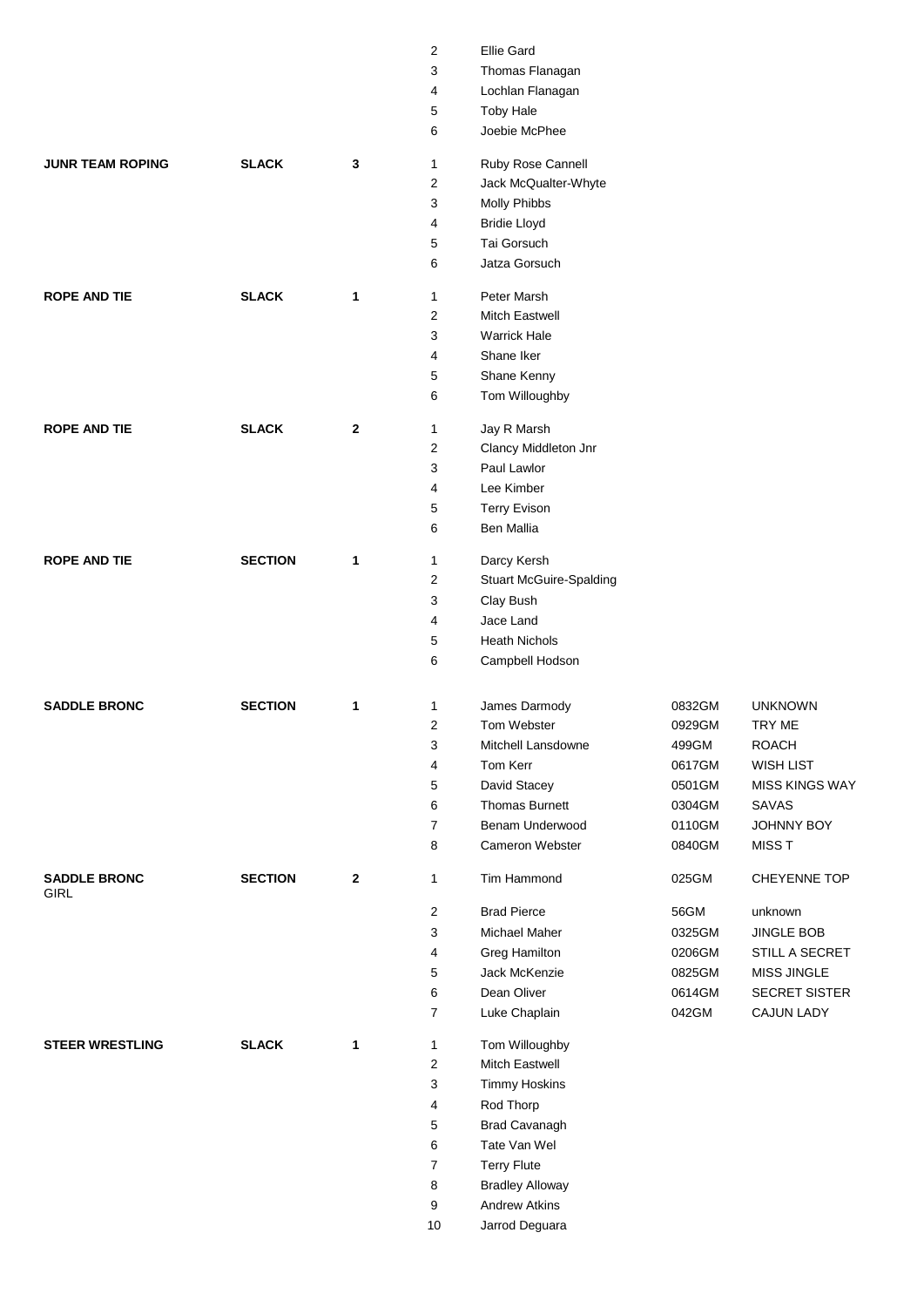| <b>STEER WRESTLING</b> | <b>SECTION</b> | 1            | 1              | Paul Kenny                                   |
|------------------------|----------------|--------------|----------------|----------------------------------------------|
|                        |                |              | 2              | Lee Kimber                                   |
|                        |                |              | 3              | <b>Terry Evison</b>                          |
|                        |                |              | 4              | Jamie Reynolds                               |
|                        |                |              | 5              | Scott Shegog                                 |
|                        |                |              | 6              | Gavin Walker                                 |
|                        |                |              | 7              |                                              |
|                        |                |              |                | Shane Kenny                                  |
|                        |                |              | 8              | Tony Azzopardi                               |
|                        |                |              | 9              | Clancy Middleton Jnr                         |
|                        |                |              | 10             | Chris Savas                                  |
| <b>STEER WRESTLING</b> | <b>SECTION</b> | 2            | 1              | Andrew Jansen                                |
|                        |                |              | 2              | <b>Heath Nichols</b>                         |
|                        |                |              | 3              | Clay Bush                                    |
|                        |                |              | 4              | Jace Land                                    |
|                        |                |              | 5              | Rinsie Jamieson                              |
|                        |                |              | 6              | <b>Travis Munro</b>                          |
|                        |                |              | 7              | Tim Richardson                               |
|                        |                |              | 8              | Ryley Gibb                                   |
|                        |                |              | 9              |                                              |
|                        |                |              |                | Russell Copping                              |
|                        |                |              | 10             | Lachlan O'Neill                              |
| <b>TEAM ROPING</b>     | <b>SLACK</b>   | 1            | 1              | Charlie Clancey<br>/ Maclay<br>Phelps        |
|                        |                |              | 2              | Paul Kenny<br>/ Jayson Gorsuch               |
|                        |                |              | 3              | Jacob Gaffey / Todd Gaffey                   |
|                        |                |              | 4              | Andrew McQualter-Whyte /<br>Lindsay Rosetta  |
|                        |                |              | 5              | Darryl Flanagan<br>/ Thomas<br>Flanagan      |
|                        |                |              | 6              | Cherie O'Donoghue<br>/ Terry<br>Flute        |
|                        |                |              | 7              | / Elley Hulls<br>Elrik Corney                |
|                        |                |              | 8              | <b>Glen W Perkins</b><br>/ Cooper<br>Cannell |
|                        |                |              | 9              | Daniel Kapeller<br>/ Peter Marsh             |
|                        |                |              | 10             | Chris Savas<br>/ Warrick Hale                |
|                        |                |              | 11             | Nathan Day D/M / Manny Farr                  |
|                        |                |              | 12             | <b>Brad Cavanagh</b><br>/ Robert<br>Mcphee   |
|                        |                |              | 13             | Mitch Eastwell<br>/ Jaydee Craft             |
|                        |                |              | 14             | Jack Winsper<br>/ Clancy<br>Middleton Jnr    |
|                        |                |              | 15             | <b>Brad Pierce</b><br>/ Tom Willoughby       |
| <b>TEAM ROPING</b>     | <b>SLACK</b>   | $\mathbf{2}$ | 1              | / Ben Mallia<br>Dean Beattie                 |
|                        |                |              | $\overline{2}$ | Rod Thorp<br>/ Rinsie Jamieson               |
|                        |                |              | 3              | Corey Heath<br>/ William Guilford            |
|                        |                |              | 4              | <b>Bob Holder</b><br>/ Cody Peppin           |
|                        |                |              | 5              | Daniel Flanagan / Lochlan<br>Flanagan        |
|                        |                |              | 6              | / Daniel Guilford<br>Ella Mitchell           |
|                        |                |              | 7              | / Gavin Walker<br>Gene McDonald              |
| <b>TEAM ROPING</b>     | <b>SECTION</b> | 1            | 1              | Jeff Miller<br>/ Kobe Miller                 |
|                        |                |              | $\overline{2}$ | Campbell Hodson / Liam<br>Davison            |
|                        |                |              | 3              | Clay Bush<br>/ Shane Kenny                   |
|                        |                |              | 4              | Shane Iker<br>/ Jarrod Deguara               |
|                        |                |              | 5              | Terry Evison / Aaron Bookluck                |
|                        |                |              |                |                                              |
|                        |                |              | 6              | Jace Land<br>/ Jay R Marsh                   |
|                        |                |              | 7              | / Darcy Kersh<br>Lee Kimber                  |
|                        |                |              | 8              | / Jeff A Larsen<br><b>Heath Nichols</b>      |
|                        |                |              | 9              | Kym Michaelis<br>/ Jamie<br>Reynolds         |
|                        |                |              |                |                                              |